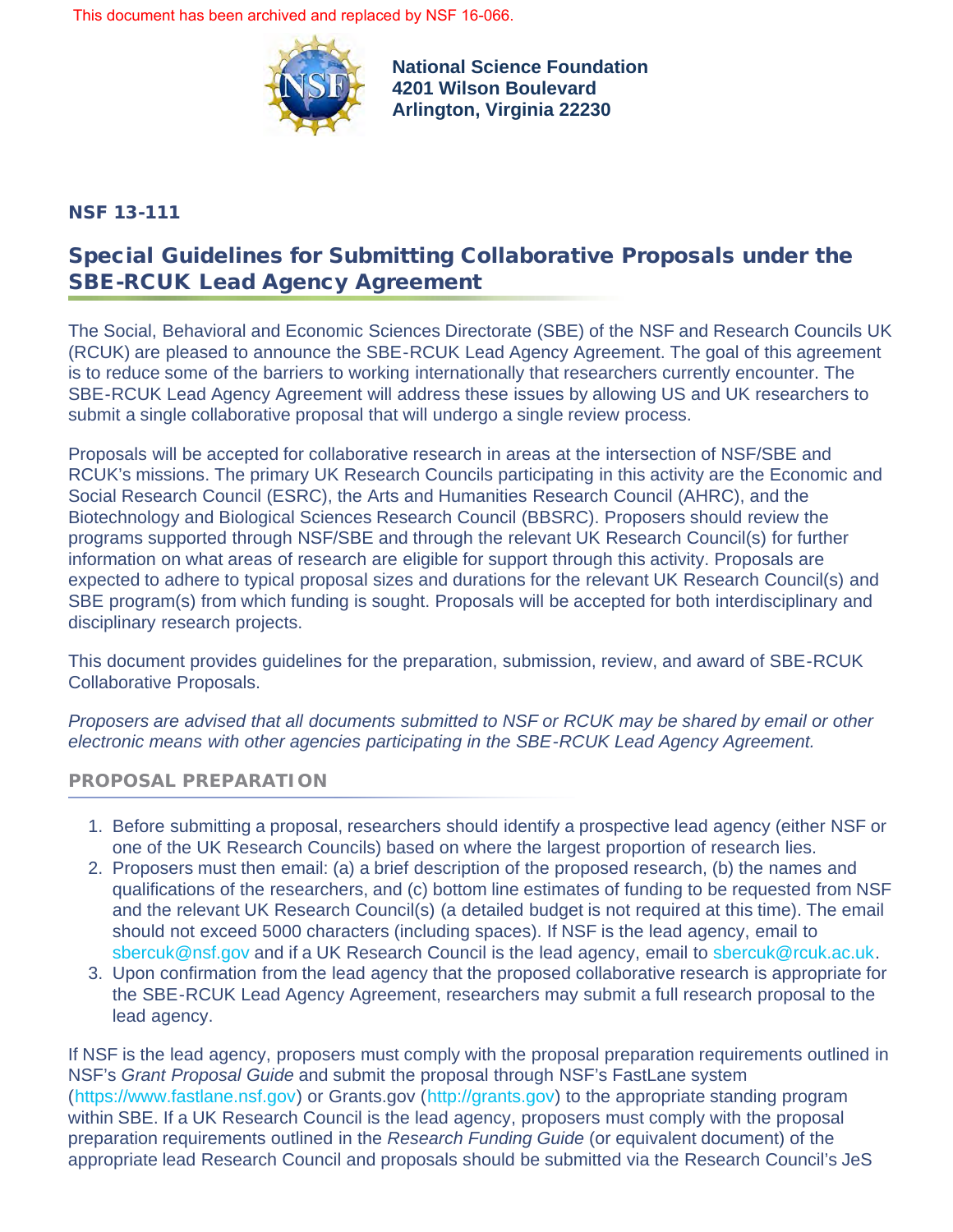system ([https://je-s.rcuk.ac.uk/](http://www.nsf.gov/cgi-bin/goodbye?https://je-s.rcuk.ac.uk/)) using the appropriate Research Council's Responsive Mode Research Grants scheme. The proposal should indicate the proposal is to be considered under this Lead Agency Agreement by prefacing the title with "SBE-RCUK."

#### *Budget Preparation:*

*If NSF is the lead agency, the proposal should only indicate the US expenses on the NSF Budget Form. A detailed breakdown of funding requested from RCUK, using the [UK budget](http://www.nsf.gov/sbe/RCUK/UK_Budget_Form.pdf) [form](http://www.nsf.gov/sbe/RCUK/UK_Budget_Form.pdf), should be added to the proposal as a Supplementary Document. The Budget Justification section of the proposal should address the full project budget (that is, both the US and UK funding items).*

*If a UK Research Council is the lead agency, the proposal should only indicate the UK expenses on the primary Research Council's budget forms. A detailed breakdown of funding requested from NSF should be added to the proposal as an annex/supplemental document. The Justification of Resources section of the proposal should address the full project budget (that is, both the UK and US funding items).*

*The costs of the US and UK organizations must be clearly differentiated in the proposal; proposals that request duplicative funding may be returned without review.*

#### **PEER REVIEW**

SBE-RCUK collaborative proposals will be reviewed alongside all other unsolicited or standard proposals received in the same funding round or call and will not undergo a separate or special review process.

Proposals will be reviewed in accordance with the lead agency's review criteria. While not identical, NSF and RCUK ask reviewers to evaluate research on both its scientific or intellectual merit as well as its broader or societal impacts.

#### **FUNDING DECISIONS**

The lead agency will use its usual internal procedures to determine whether a proposal will be awarded or declined. Funding decisions may be subject to budget limits.

All proposers will be advised whether their proposal has been recommended for funding or will be declined by the lead funding agency. Proposers will receive copies of the reviewers' comments and, where applicable, a panel summary.

Once a proposer has been notified of a pending award, the non-lead researcher(s) associated with the project must submit a copy of the proposal to the non-lead agency(ies) so that each agency has complete documentation of the overall proposed research project.

Because the participating organizations have different funding cycles, it is possible that some projects will have delayed start dates in order to wait until funds become available.

### **POSTAWARD CONSIDERATIONS**

Awardees will be expected to comply with the award conditions and reporting requirements of the agencies from which they receive funding.

Awardees will be required to acknowledge both NSF and the relevant UK Research Council in any reports or publications arising from the grant.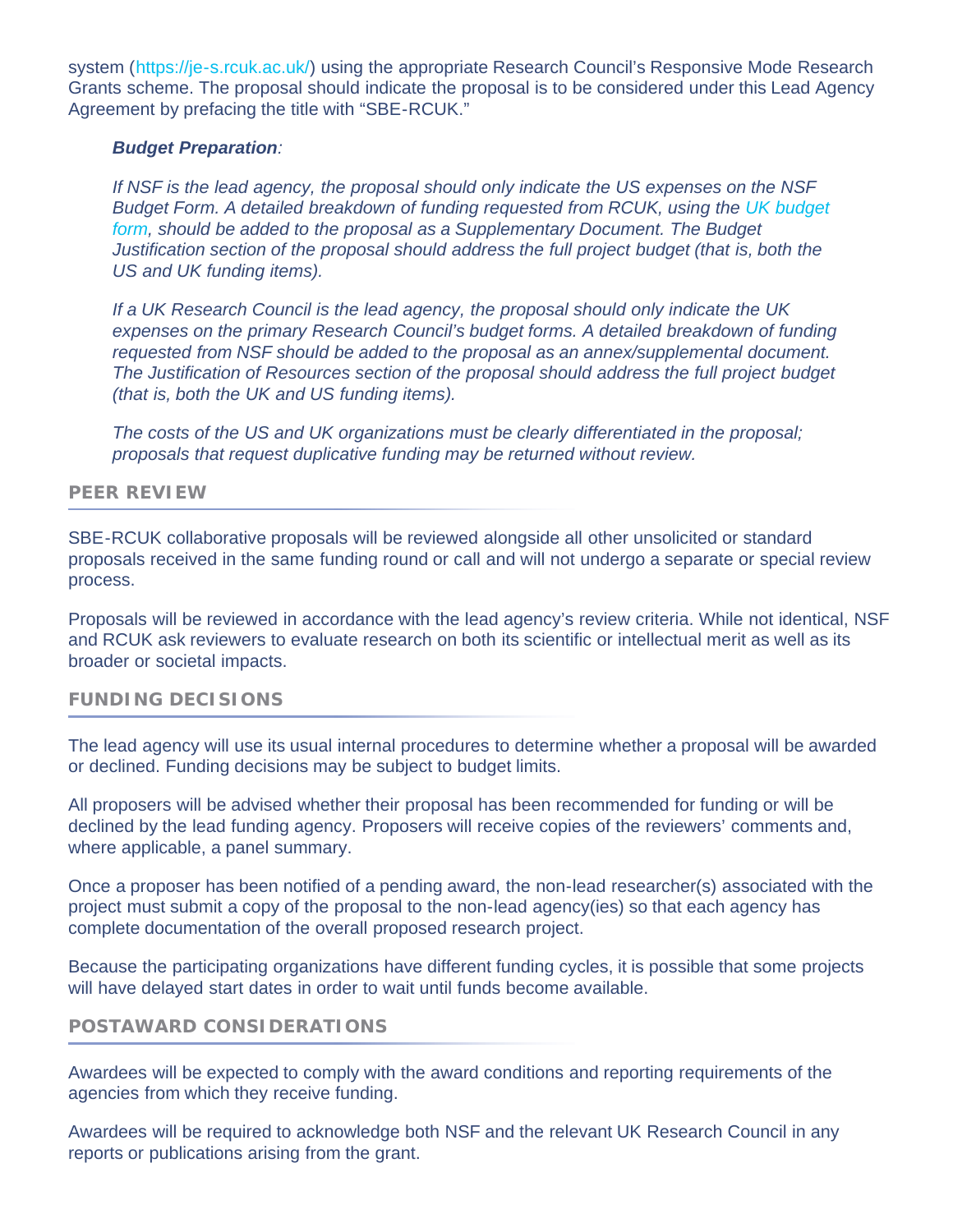Requests for extensions will be considered by participating agency(ies) using standard procedures. Requests for changes to awards will be discussed with other involved funding agencies before a mutual decision is reached.

**NSF POLICY ON RESEARCH INVOLVING HUMAN SUBJECTS AND VERTEBRATE ANIMALS**

For information regarding proposals involving human subjects, see [GPG Chapter II.D.7](http://www.nsf.gov/pubs/policydocs/pappguide/nsf13001/gpg_2.jsp#IID7) and the [NSF](http://www.nsf.gov/bfa/dias/policy/human.jsp) [Human Subjects web site.](http://www.nsf.gov/bfa/dias/policy/human.jsp) For information regarding proposals involving vertebrate animals, see [GPG](http://www.nsf.gov/pubs/policydocs/pappguide/nsf13001/gpg_2.jsp#IID6) [Chapter II.D.6](http://www.nsf.gov/pubs/policydocs/pappguide/nsf13001/gpg_2.jsp#IID6).

For additional information on the administration of awards involving human subjects, see [AAG Chapter](http://www.nsf.gov/pubs/policydocs/pappguide/nsf13001/aag_6.jsp#VIB1) [6.B.1](http://www.nsf.gov/pubs/policydocs/pappguide/nsf13001/aag_6.jsp#VIB1) and for information on the administration of awards involving vertebrate animals see [AAG Chapter](http://www.nsf.gov/pubs/policydocs/pappguide/nsf13001/aag_6.jsp#VIB3) [6.B.3.](http://www.nsf.gov/pubs/policydocs/pappguide/nsf13001/aag_6.jsp#VIB3)

**RCUK RESEARCH ETHICS POLICIES CONCERNING HUMAN PARTICIPANTS AND ANIMAL RESEARCH**

The Research Organization is responsible for ensuring that ethical issues relating to the research project are identified and brought to the attention of the relevant approval or regulatory body. Approval to undertake the research must be granted before any work requiring approval begins. Ethical issues should be interpreted broadly and may encompass, among other things, relevant codes of practice, the involvement of human participants, tissue or data in research, the use of animals, research that may result in damage to the environment and the use of sensitive economic, social or personal data.

#### Human Participants

The Research Organization is responsible for managing and monitoring the conduct of medical and health research in a manner consistent with the Department of Health's Research Governance Framework for Health and Social Care (or equivalent). There must be effective and verifiable systems in place for managing research quality, progress and the safety and well-being of patients and other research participants. These systems must promote and maintain the relevant codes of practice and all relevant statutory review, authorization and reporting requirements.

Research involving human participants or data within the social sciences that falls outside the Department of Health's Research Governance Framework must meet the provisions and guidelines of the ESRC's Research Ethics Framework. While this research may involve patients, National Health Service (NHS) staff or organizations, it is defined as research that poses no clinical risk or harm to those who are the subjects of research. Research Organizations must ensure that appropriate arrangements are in place for independent ethics review of social science research that meets local research ethics committee standards.

Significant developments must be assessed as the research proceeds, especially those that affect safety and well-being, which should be reported to the appropriate authorities and to the Research Council. The Research Organization must take appropriate and timely action when significant problems are identified. This may include temporarily suspending or terminating the research.

The Research Organization is responsible for managing and monitoring statutory requirements for which it accepts responsibility, for example, in relation to legislation on clinical trials, use of human organs, tissues and data.

Guidance by the Medical Research Council (MRC) on the conduct of medical research, and